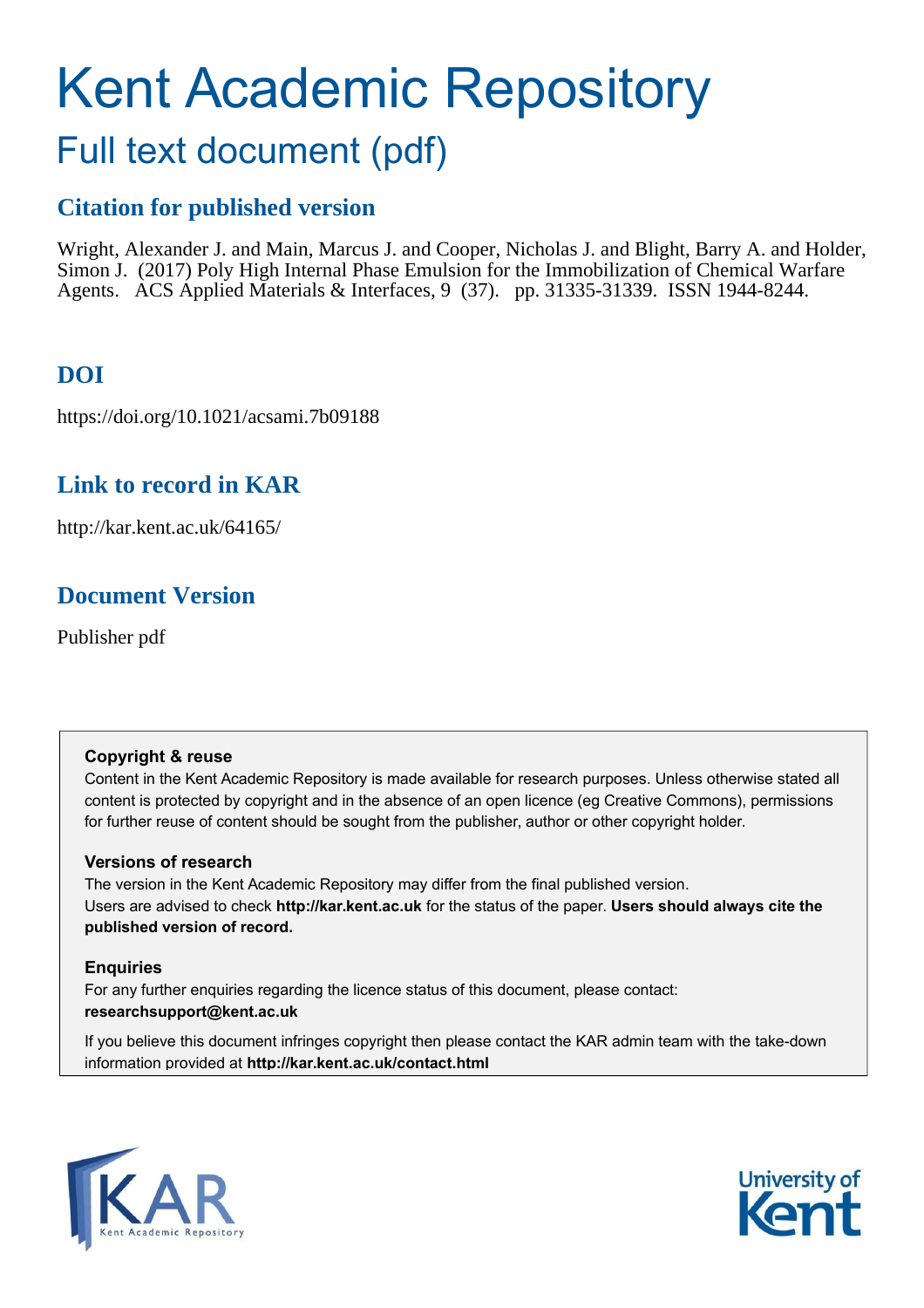#### <span id="page-1-0"></span>AGS APPLIED MATERIALS **&INTERFACES**



### Poly High Internal Phase Emulsion for the Immobilization of Chemical Warfare Agents

Alexander J. Wright, $^\dagger$  Marcus J. Main, $^\ddagger$  Nicholas J. Cooper, $^\ddagger$  Barry A. Blight, $^{\dagger,\S}$  and Simon J. Holder $^{*,\dagger}$  $^{*,\dagger}$  $^{*,\dagger}$ 

† Functional Materials Group, School of Physical Sciences, Ingram Building, University of Kent, Canterbury CT2 7NH, United Kingdom

‡Defense Science and Technology Laboratory (DSTL), Porton Down, Salisbury, Wiltshire SP4 0JQ, United Kingdom §Department of Chemistry, University Of New Brunswick, Fredericton, New Brunswick E3B 5A3, Canada

**S** [Supporting Information](#page-3-0)

ABSTRACT: We report a facile method for the absorption (characterized by the weight/weight swelling degree, *Q*) of a variety of chemical warfare agents (CWAs); including sulfur mustard (HD) (*Q* = 40) and V-series (VM, VX, *i*-Bu-VX, *n*-Bu-VX) of nerve agents  $(Q \geq 45)$  and a simulant, methyl benzoate (Q = 55), through the use of a poly(styrene-*co*-vinyl benzyl chloride-*co*-divinylbenzene) lightly cross-linked poly high internal phase emulsion (polyHIPE). By varying the vinyl benzyl chloride (VBC) content and the volume of the internal phase of the precursor emulsion it is demonstrated that absorption is facilitated both by the swelling of the polymer and the uptake of liquid in the pores. In particular the sample prepared from a 95% internal emulsion water content showed



rapid swelling (<5 min to total absorption) and the ability to swell both from a monolithic state and from a compressed state, making these systems ideal practical candidates for the rapid immobilization of CWAs.

KEYWORDS: *polyHIPE, absorbent, polystyrene, chemical warfare agents, porosity, HD, VX*

C hemical warfare agents (CWAs) are a globally restricted<br>item in accordance with the Chemical Weapons<br>Convention implemented in [1](#page-3-0)997.<sup>1</sup> Regardless of this, there hemical warfare agents (CWAs) are a globally restricted item in accordance with the Chemical Weapons are still stockpiles of various agents across the globe, $2$  and recent incidents have seen the suspected deployment of common CWAs; sulfur mustard (bis(2-chloroethyl) sulfide, HD) and VX (diisopropylaminoethyl O-ethyl methylphospho-nothioate).<sup>[3](#page-3-0)</sup> We believe an effective single system would ideally immobilize as many of the CWAs as possible, while not compromising the total swelling capacity, rate of uptake, or retention of any of the individual potential substrates. Superabsorbent materials for aqueous systems focus largely on the inclusion of ionic salt groups, which increase swelling through osmotic effects.<sup>[4](#page-3-0)</sup> These same principles were then exploited with the introduction of ionic groups to form polyelectrolyte gels $^{\mathsf{s}}$  and ionic polymers $^{\mathsf{6}}$  $^{\mathsf{6}}$  $^{\mathsf{6}}$  for the absorption of organic solvents. For solvents such as oils which possess low dielectric constants, the swelling ability cannot be easily increased by adding an ionic moiety to the polymer. It is therefore becoming more commonplace that polymer morphologies are being modified to improve the swelling in low dielectric solvents, as shown in recent works that have included the electrospinning of porous fibers $\bar{z}$  and formation of nanocellulose floating aerogels, both for oil spill cleanup.<sup>[8](#page-4-0)</sup> The most recent work on the development of absorbents specifically for CWAs has been based on utilizing hyper crosslinked toluene based polymer networks, which showed good swelling performance for HD, VX, and sarin (up to  $Q = 20$ ),<sup>[9](#page-4-0)</sup> where *Q* (swelling degree)

$$
Q = \frac{\text{(mass swollen polymer - mass dry polymer)}}{\text{(mass of dry polymer)}}
$$

The polymerization of a high internal phase emulsion (HIPE), and subsequent removal of the internal phase leads to the formation of a highly porous templated network known as a polyHIPE.[10](#page-4-0) PolyHIPEs have been shown to possess very high surface areas exceeding 1200  $m^2$   $g^{-1}$ .<sup>[11](#page-4-0)</sup> With respect to their . porosity, polyHIPEs have been shown to possess the ability to store active catalysts in the pores, $12$  reversibly adsorb gases, and importantly, show fast superabsorbent swelling ability.<sup>[14](#page-4-0)</sup>

We demonstrate the effectiveness of a copolymer of styrene,4-vinylbenzyl chloride (VBC) and divinylbenzene polyHIPE for the encapsulation of a suitable physical HD simulant (methyl benzoate) and the subsequent absorption of the CWAs; GB (isopropyl methyl phosphonofluoridate; VM (diethylaminoethyl O-ethyl methylphosphonothioate); i-Bu-VX (diethylaminoethyl O-isobutyl methylphosphonthioate); *n*-Bu-

Received: June 27, 2017 Accepted: August 30, 2017 Published: August 30, 2017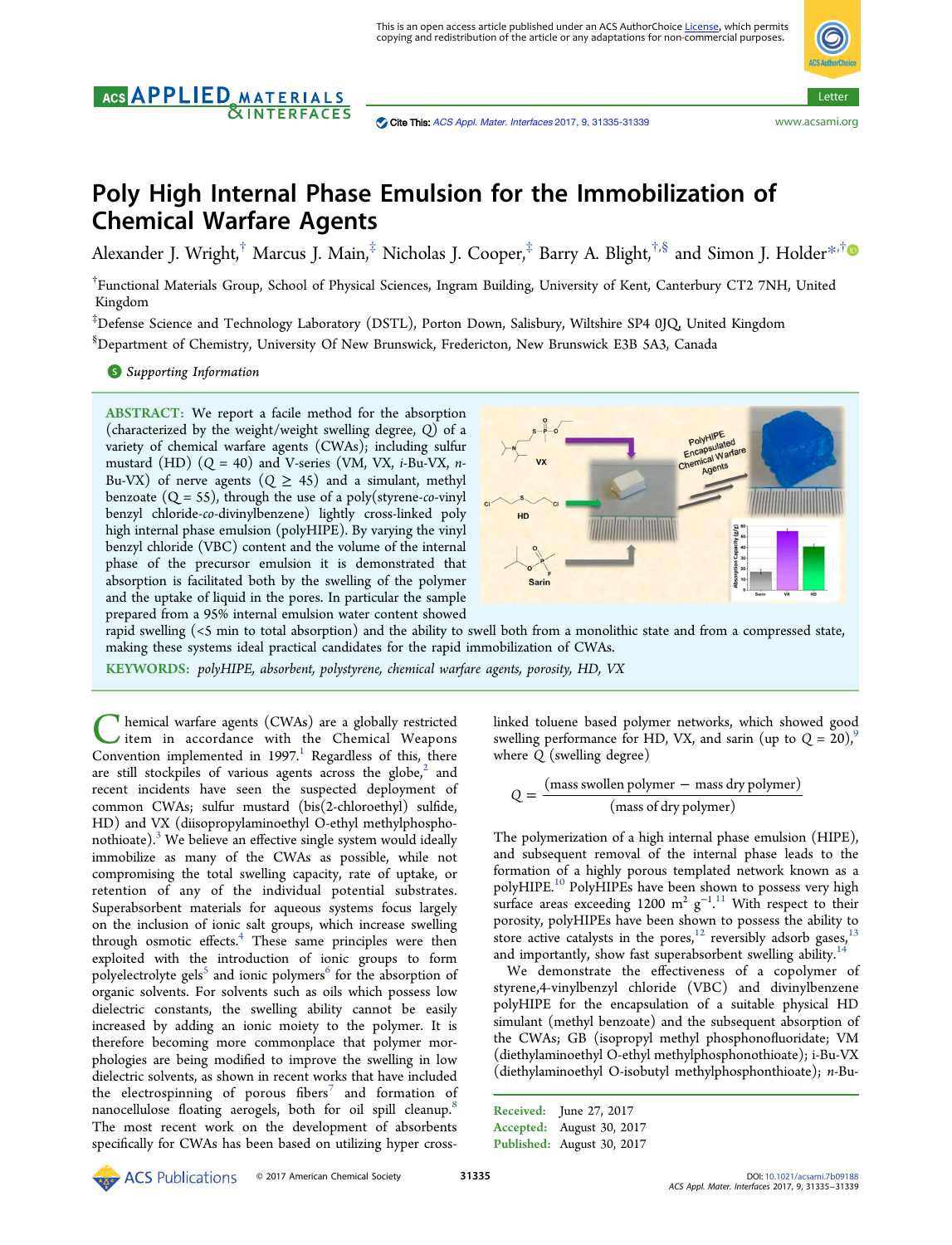<span id="page-2-0"></span>VX (diethylaminoethyl O-nbutyl methylphosphonothioate); VX (diisopropylaminoethyl O-ethyl methylphosphonothioate); and HD (bis (2-chloroethyl) sulfide) [\(Figure 1](#page-1-0)). The



Figure 1. (a) General polyHIPE structure, (b) electron micrograph of the 5% VBC, 95% internal phase polyHIPE, (c) (from left to right) the chemical structures of the CWAs; sarin (GB), VM, *i*-Bu-VX, *n*-Bu-VX, VX, and sulfur mustard (HD).

polyHIPEs in this study were designed around a styrene (St) based polymer matrix, cross-linked with divinylbenzene (DVB). This copolymer system would provide good chemical resistance against any potential impurities or decomposition products associated with the CWAs ensuring the long-term stability of the swollen polymer. Any polyHIPE can be visualized as a sponge with good static uptake ability for liquids through capillary forces. However, the sponge will be rigid and unable to significantly expand if the cross-linking density is too high and/ or the solvent does not swell the polymer matrix. To allow the sponge to be dynamic and achieve higher swelling degrees, the polymer matrix must swell in the chosen solvent. Through this mechanism, the pore volume of the sponge can increase as both the pores and matrix absorb solvent. Polystyrene shows good compatibility with methyl benzoate, a physical simulant for HD (sulfur mustard). A simple cross-linked sample of polystyrene with 100:1 molar ratio of styrene: divinylbenzene  $(St<sub>100</sub>)$  was observed to absorb 9.2 times its weight of methyl benzoate, *Q* = 9.2  $\pm$  0.75, ([Figure 2](#page-1-0)a) after it had been immersed and allowed to fully equilibrate for a period of 72 h.

Subsequently, a St:DVB polyHIPE (molar ratio St:DVB = 100:1) was synthesized using 92% internal water content  $(\text{St}_{100} \text{VBC}_0 \text{IP}_{92})$  in the emulsion mixture. A synthetic procedure (see the [Supporting Information](http://pubs.acs.org/doi/suppl/10.1021/acsami.7b09188/suppl_file/am7b09188_si_002.pdf)) was developed for these polymerizations, based upon previous work.<sup>[15](#page-4-0)</sup> Despite the low level of cross-linking, the polyHIPE was stable to mechanical manipulation and could be readily compressed without mechanical failure. Upon immersion in methyl benzoate, it was observed to absorb 36.2 times its mass  $(Q =$  $36.2 \pm 0.41$ ). This absorption capacity is one of the best organic liquid absorption capacities for a polyHIPE observed to date and comparable to the absorption capacity of other solvents in non-HIPE materials such as spongy graphene (*Q* ranging from 20 to 85) and carbon nanofiber aerogels (*Q* ranging from 40 to 115).<sup>[16,17](#page-4-0)</sup> To further improve the absorption capacity, it was decided to copolymerize the styrene



Figure 2. (a) Swelling degrees in methyl benzoate of a polystyrene gel (left) in contrast to polyHIPEs with 1% total monomers cross-linking, varying amounts of VBC doping and a variation in internal phase fraction. (b) Correlation of Ra (from Hansen solubility parameters) with degree of absorption in  $\mathrm{St}_{95}\mathrm{VBC}_5\mathrm{IP}_{95}$  for various solvents and the CWAs. (c) Absorption capacities *Q* of each of the polyHIPEs (red), contrasted with the respective pore size distributions (black), gathered from SEM images ([Figure S2\).](http://pubs.acs.org/doi/suppl/10.1021/acsami.7b09188/suppl_file/am7b09188_si_002.pdf) The boxes represent the median and interquartile ranges and circles represents the mean pore size.

with a functional styrenic monomer that ostensibly would be more compatible with methyl benzoate. Vinyl benzyl chloride (VBC) was chosen for a number of reasons. The first was that of the various commercially available styrene monomers, it possessed Hansen solubility parameters for the homopolymer closest to those of methyl benzoate, indicating better solvent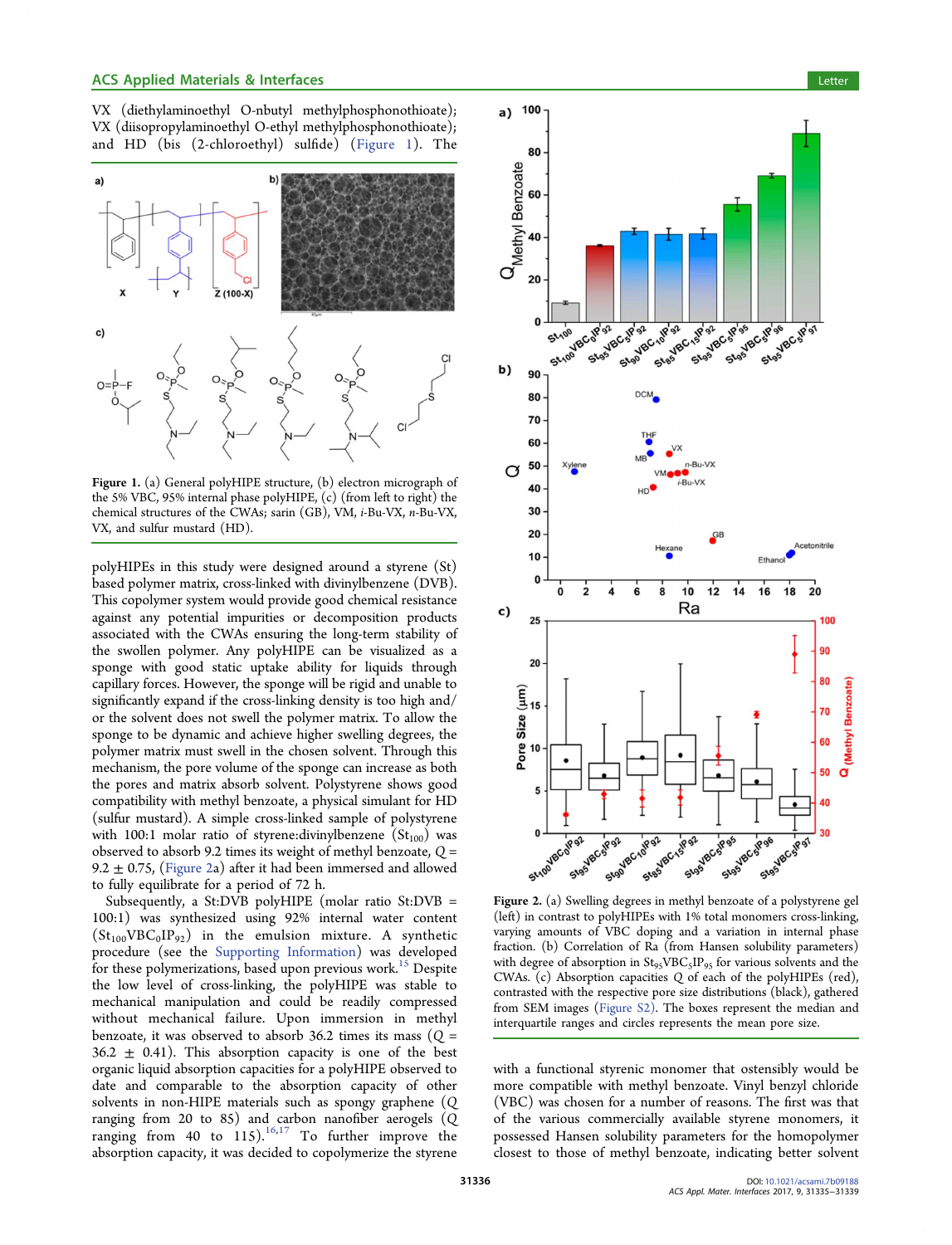<span id="page-3-0"></span>compatibility ([Table S1\)](http://pubs.acs.org/doi/suppl/10.1021/acsami.7b09188/suppl_file/am7b09188_si_002.pdf). It is also a relatively cheap monomer compared to most functional styrenes. It has been previously demonstrated that VBC is sufficiently hydrophobic not to interfere with the stability of the HIPE foam, which is a crucial factor in comonomer choice.<sup>[18](#page-4-0)</sup> The introduction of the benzyl chloride function into the polyHIPE would allow for subsequent chemical modification via reactions with the chloromethyl group. Previous work has also reported reactivity ratios for the copolymerization of St and VBC of  $r_1 = 0.72$  and  $r_2$  = 1.32, respectively, with  $r_1r_2$  = 0.95 which favors the formation of a statistically random copolymer, and minimal composition drift and segregation of the VBC in the copolymer chains.[19](#page-4-0) The VBC comonomer was incorporated into polyHIPE emulsions at 5, 10, and 15 mol % with the styrene while maintaining the total internal phase at 92 wt % (samples  $\rm St_{95}VBC_{5}IP_{92}$ ,  $\rm St_{90}VBC_{10}IP_{92}$  and  $\rm St_{85}VBC_{15}IP_{92}$ ). In all cases monolithic mechanically stable polyHIPEs were obtained and their absorption capacities for methyl benzoate measured [\(Figure 2](#page-1-0)a). The swelling of the 5 mol % VBC polyHIPE,  $St_{95}VBC_{5}IP_{92}$ , gave a ~ 20% increase in absorption capacity compared to the styrene only poly $\rm{HIPE}\,\left( \rm{St}_{100} \rm{VBC}_{0} \rm{IP}_{92} \right)$  with  $Q = 42.9 \pm 1.4$ . However, there was no discernible improvement in absorption upon increasing the VBC content with  $Q = 41.5 \pm 2.8$  for  $St_{90}VBC_{10}IP_{92}$  and  $Q = 41.8 \pm 2.5$  for  $St_{85}VBC_{15}IP_{92}.$ 

The increase in swelling observed on incorporation of the VBC was originally thought to be due to the increased compatibility of the polymer matrix with the solvent, which was supported by examining the Hansen solubility parameters of the solvent against the polymer composition ([Table S1](http://pubs.acs.org/doi/suppl/10.1021/acsami.7b09188/suppl_file/am7b09188_si_002.pdf)). While the non-HIPE simple cross-linked equivalent polymers of St, VBC and DVB showed a slight decrease in swelling ability relative to the simple cross-linked styrene sample  $(St<sub>100</sub>)$  ([Table](http://pubs.acs.org/doi/suppl/10.1021/acsami.7b09188/suppl_file/am7b09188_si_002.pdf) [S5\)](http://pubs.acs.org/doi/suppl/10.1021/acsami.7b09188/suppl_file/am7b09188_si_002.pdf) chemical compatibility was necessary for high degrees of swelling. Six solvents (acetonitrile, dichloromethane, ethanol, hexane, tetrahydrofuran, and xylene) spanning a range of dielectric constants were tested in swelling  $\mathrm{St}_{95}\mathrm{VBC}_{5}\mathrm{IP}_{95}$  and correlated with their Hansen solubility parameters via the parameter Ra which can be seen as a measure of compatibility between the two substances. The lower the Ra, the more compatible the polymer and liquid. The results are shown in [Figure 2](#page-1-0)b (blue circles) where a good correlation between relative degree of swelling and Ra is shown. Hexane, ethanol, and acetonitrile with Ra values greater than 8, do not swell  $St_{95}VBC_{5}IP_{95}$  to the same degree as the other three solvents. The degree of absorption that was observed for ethanol, hexane and acetonitrile must be due to the spongelike nature of the polyHIPE, but for high degrees of swelling it is apparent that solvent polymer compatibility is needed.

SEM analysis of the  $\rm{St}_{100}VBC_0IP_{92}$  and  $\rm{St}_{95}VBC_5IP_{92}$  samples enabled measurement of pore sizes with the mean pore sizes equal to 8.6 and 6.8  $\mu$ m respectively [\(Figure 2c](#page-1-0), and [Figures S1](http://pubs.acs.org/doi/suppl/10.1021/acsami.7b09188/suppl_file/am7b09188_si_002.pdf) [and S2\)](http://pubs.acs.org/doi/suppl/10.1021/acsami.7b09188/suppl_file/am7b09188_si_002.pdf). Assuming capillary action can be taken as responsible for the absorption of the portion of solvent not involved in directly swelling the polymer matrix and that capillary pressure is inversely proportional to the pore radius, we attribute the increase in absorption to the decrease in pore radius according to the approximation.

$$
\Delta P = \frac{2\gamma \cos \theta}{r}
$$

Where  $\Delta P$  = capillary pressure,  $\gamma$  = surface tension of liquid,  $\theta$  = contact angle of liquid and solid, and  $r =$  pore radius.<sup>[20,21](#page-4-0)</sup> It is possible that the increased absorption is a result of an increase in the contact angle for the methyl benzoate with the polymer surface but since the surface energies are very similar (38−39 mJ m<sup>2</sup> for polystyrene and 40−43 mJ m<sup>2</sup> for poly(vinylbenzyl chloride)) it is not likely that the contact angles should differ significantly. $15$ 

The pore sizes could be further reduced by increasing the internal phase of the emulsions. PolyHIPEs were synthesized from the 5% VBC content with 95, 96, and 97% water content in the emulsions. The absorption capacities of these polymers are shown in [Figure 2a](#page-1-0). The absorption of the polyHIPEs in methyl benzoate increased from  $Q = 42$  for  $St_{95}VBC_5IP_{92}$  to a  $remarkable$   $Q = 89$  for  $St_{95}VBC_{5}IP_{97}$ . The pore size distributions and the associated absorption capacities are shown in [Figure 2c](#page-1-0), and a clear correlation with the inverse of the average pore diameters in the structure is evident.

Despite the high absorption capacities of the 96 and 97% polyHIPEs, increasing volumes of the methyl benzoate would leak from the swollen polymer over 24 h on standing (losses of  $16 \pm 3.4\%$  and  $31 \pm 4.5\%$ , respectively). This was an expected consequence of increasing the internal phase of the system to a point where polymer connectivity would be critically low and the chosen solvent was of low viscosity. In contrast the 95% polyHIPE  $(St_{95}VBC_5IP_{95})$  with  $Q = 55$  (5500 wt %) could be readily manipulated with minimal leaking of solvent (only 4  $\pm$ 0.7% loss on standing, [Video S1\)](http://pubs.acs.org/doi/suppl/10.1021/acsami.7b09188/suppl_file/am7b09188_si_001.mpg). Furthermore, this sample showed rapid absorption of the solvent with a 100% loading capacity reached within 4 min ([Figure 3](#page-2-0)a).



Figure 3.  $\mathrm{St}_{95}\mathrm{VBC}_{5}\mathrm{IP}_{95}$  polyHIPE; (a) the rate of swelling of a 8  $\times$  8  $\times$ 10 mm cube submerged in dyed methyl benzoate. Pictures to the right demonstrate the volume increase in the first 4 min. (b) Swelling degree (*Q*) of cubes of the polymer both as synthesized and after having been compressed at 220N. (c) (above) Images of the two samples before swelling, (below) the swollen polyHIPEs after being exposed to dyed methyl benzoate.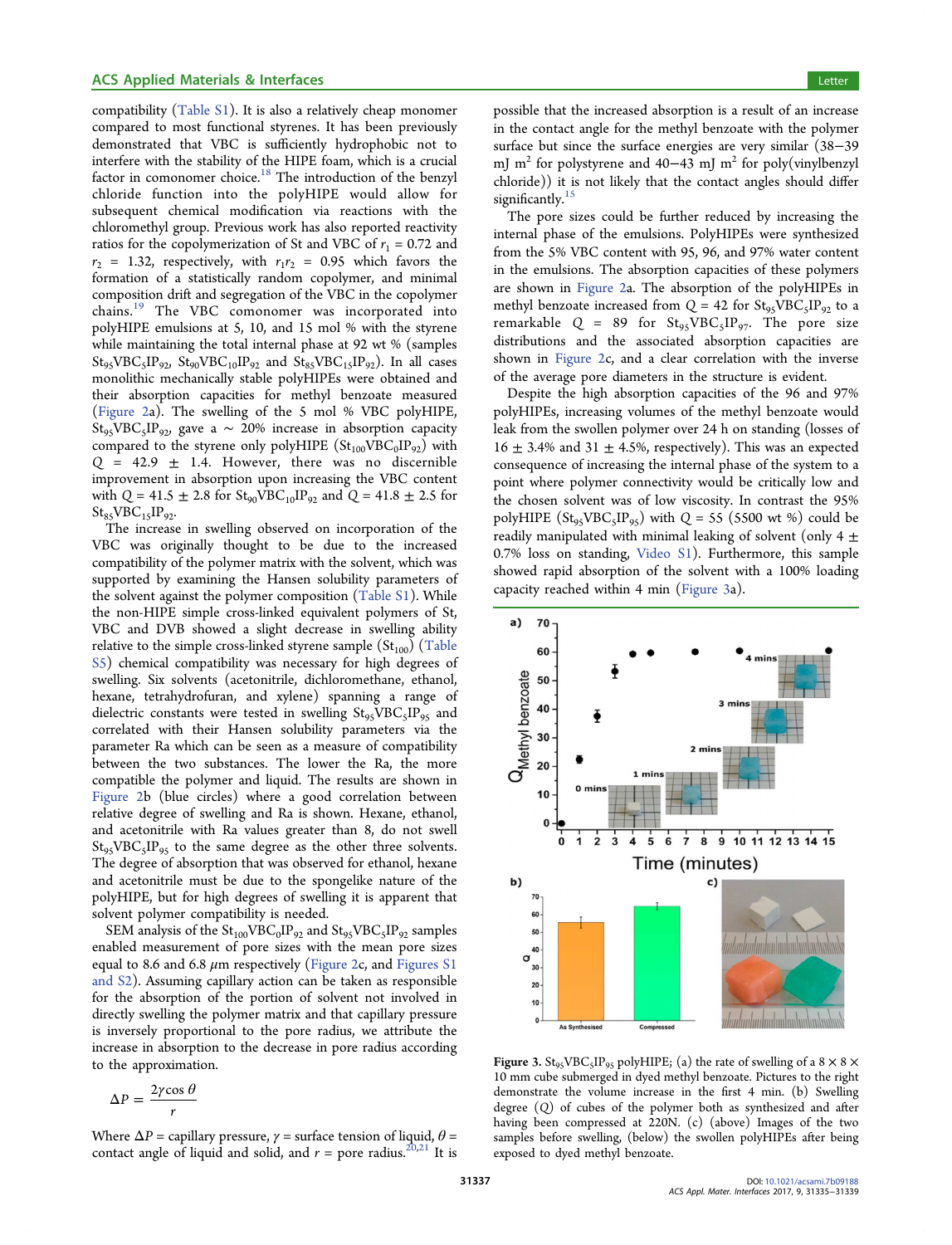#### <span id="page-4-0"></span>ACS Applied Materials & Interfaces Letter Letter Letter Letter Letter Letter Letter Letter Letter Letter Letter

PolyHIPEs are intrinsically low density, high volume polymers and to be useful in a real world sense, the volume would ideally be reduced to aid in transport and deployment of a functioning product. The low cross-linking density of these polyHIPEs means that they are highly compressible and suffer no obvious mechanical damage (e.g., flaking or crumbling). Thus, we studied the ability of the  $\mathrm{St}_{95}\mathrm{VBC}_{5}\mathrm{IP}_{95}$  to absorb methyl benzoate after it had been compressed down to a significantly smaller volume. Samples of similar mases and dimensions were compressed under a pressure of 220 N and then swollen in the methyl benzoate. After compression at this force, the volume of the polymer was reduced to 17% of the original value (from 0.685  $\pm$  0.032 cm<sup>3</sup> to 0.116  $\pm$  0.004 cm<sup>3</sup>) and the density was increased to 590% of the original value (from 0.064  $\pm$  0.001 g cm<sup>-3</sup> to 0.377  $\pm$  0.004 g cm<sup>-3</sup>). The compressed polymer showed the ability to regain its form and swell to even higher degrees than the uncompressed control with  $Q = 65$  [\(Figure 3b](#page-2-0), [3](#page-2-0)c). The increased performance is possibly due to slight fracturing of the polymer structure under compression; reducing its elastic potential and/or micro fractures improving the interconnectivity of pores in the polymer matrix. The higher absorption capacity of the 95% internal phase polyHIPE  $\rm St_{95}VBC_{5}IP_{95}$  in conjunction with its better handling properties and very fast rate of absorption made it the ideal candidate for testing on an array of CWAs. Samples of St95VBC<sup>5</sup> IP<sup>95</sup> were swollen in sarin, VM, *i*-Bu-VX, VX, *n*-Bu-VX, and HD [\(Figure 4](#page-3-0)) for 72 h.



**Figure 4.** Swelling performance of the  $\text{St}_{95}\text{VBC}_{5}\text{IP}_{95}$  polyHIPE in the CWAs: sarin (GB), VM, *i*-Bu-VX, *n*-Bu-VX, VX, and HD, shown alongside the original simulant result.

With the exception of sarin, the *Q* values for the agents exceeded 40, demonstrating the versatility of the absorbent and its ability to immobilize the V series of agents and sulfur mustard. While the absorption capacity for sarin was lower, it is still in line with other materials reported in the literature. The polyHIPE system described here was specifically designed to absorb HD (mustard agent) and thus the excellent absorption result for the V series of CWAs was particularly surprising given the dissimilarity in chemical structures between HD and the V series [\(Figure 1](#page-1-0)). Unfortunately, to the best of our knowledge, no simulants for solubility exist for the V series of CWAs and the Hansen solubility parameters have not been measured. Using predictive software (Y-MB method, HSiP, fourth edition, [Table S2\)](http://pubs.acs.org/doi/suppl/10.1021/acsami.7b09188/suppl_file/am7b09188_si_002.pdf) solubility parameters were calculated for the CWAs

and the resultant Ra values versus degree of swelling are shown in [Figure 2b](#page-1-0) (red circles). Although these are merely predicted values these results reinforce the general relationship between polymer−solvent compatibility and extensive absorption.

In conclusion, we have demonstrated that a 1 wt % crosslinked styrene-*co*-vinyl benzyl chloride based polyHIPE from a 95% internal phase emulsion can absorb unprecedented volumes of a broad spectrum of chemical warfare agents. The low cross-linking density and high internal phase applied does not appear to perturb the internal structure of the HIPE or the ability of the polymer to retain absorbed liquid. Additionally, the polymer is also able to swell in the simulant just as well after compression, which shows low fragility and makes it an ideal candidate for real world deployment, where high swelling degrees are required but at small transit volumes. The results indicate that solvent−polymer compatibility and "small" pore sizes are necessary for very high degrees of liquid absorption. The relative importance of these two properties (and others such as viscosity) are currently the subject of ongoing investigations. Furthermore, the polyHIPE swollen with the methyl benzoate simulant shows good resistance to leaking and fast absorption rates, which we expect to be translated to the absorption of the CWAs; these studies are also ongoing.

#### ■ ASSOCIATED CONTENT

#### **6** Supporting Information

The Supporting Information is available free of charge on the [ACS Publications website](http://pubs.acs.org) at DOI: [10.1021/acsami.7b09188](http://pubs.acs.org/doi/abs/10.1021/acsami.7b09188).

Experimental data and micrographs ([PDF\)](http://pubs.acs.org/doi/suppl/10.1021/acsami.7b09188/suppl_file/am7b09188_si_002.pdf) Video S1 showing absorption [\(MPG](http://pubs.acs.org/doi/suppl/10.1021/acsami.7b09188/suppl_file/am7b09188_si_001.mpg))

#### ■ AUTHOR INFORMATION

#### Corresponding Author

\*E-mail: [s.j.holder@kent.ac.uk.](mailto:s.j.holder@kent.ac.uk)

#### ORCID<sup>®</sup>

Simon J. Holder: [0000-0001-8977-9257](http://orcid.org/0000-0001-8977-9257)

#### **Notes**

The authors declare no competing financial interest.

#### ■ ACKNOWLEDGMENTS

The authors thank DSTL for funding this study and for carrying out all of the swelling studies on the chemical warfare agents.

#### ■ REFERENCES

(1) *Articles I*−*V of the Chemical Weapons Convention*; Organisation for the Prohibition Of Chemical Weapons: The Hague, The Netherlands. Available at: [https://www.opcw.org/chemical-weapons-convention/](https://www.opcw.org/chemical-weapons-convention/articles/) [articles/](https://www.opcw.org/chemical-weapons-convention/articles/), accessed June 19th, 2017.

(2) Kim, K.; Tsay, O. G.; Atwood, D. A.; Churchill, D. G. Destruction and Detection of Chemical Warfare Agents. *Chem. Rev.* 2011, *111*, 5345−5403.

(3) Syria conflict: "Chemical attack" in Idlib kills 58. *BBC News*, April 4th, 2017. Available at: [http://www.bbc.co.uk/news/world-middle](http://www.bbc.co.uk/news/world-middle-east-39488539)[east-39488539,](http://www.bbc.co.uk/news/world-middle-east-39488539) accessed June 19th, 2017.

(4) Rubinstein, M.; Colby, R. H.; Dobrynin, A. V.; Joanny, J.-F. Elastic Modulus and Equilibrium Swelling of Polyelectrolyte Gels. *Macromolecules* 1996, *29*, 398−406.

(5) Ono, T.; Sugimoto, T.; Shinkai, S.; Sada, K. Lipophilic Polyelectrolyte Gels as Super-Absorbent Polymers for Nonpolar Organic Solvents. *Nat. Mater.* 2007, *6*, 429−433.

(6) Horne, W. J.; Andrews, M. A.; Terrill, K. L.; Hayward, S. S.; Marshall, J.; Belmore, K. A.; Shannon, M. S.; Bara, J. E. Poly(Ionic